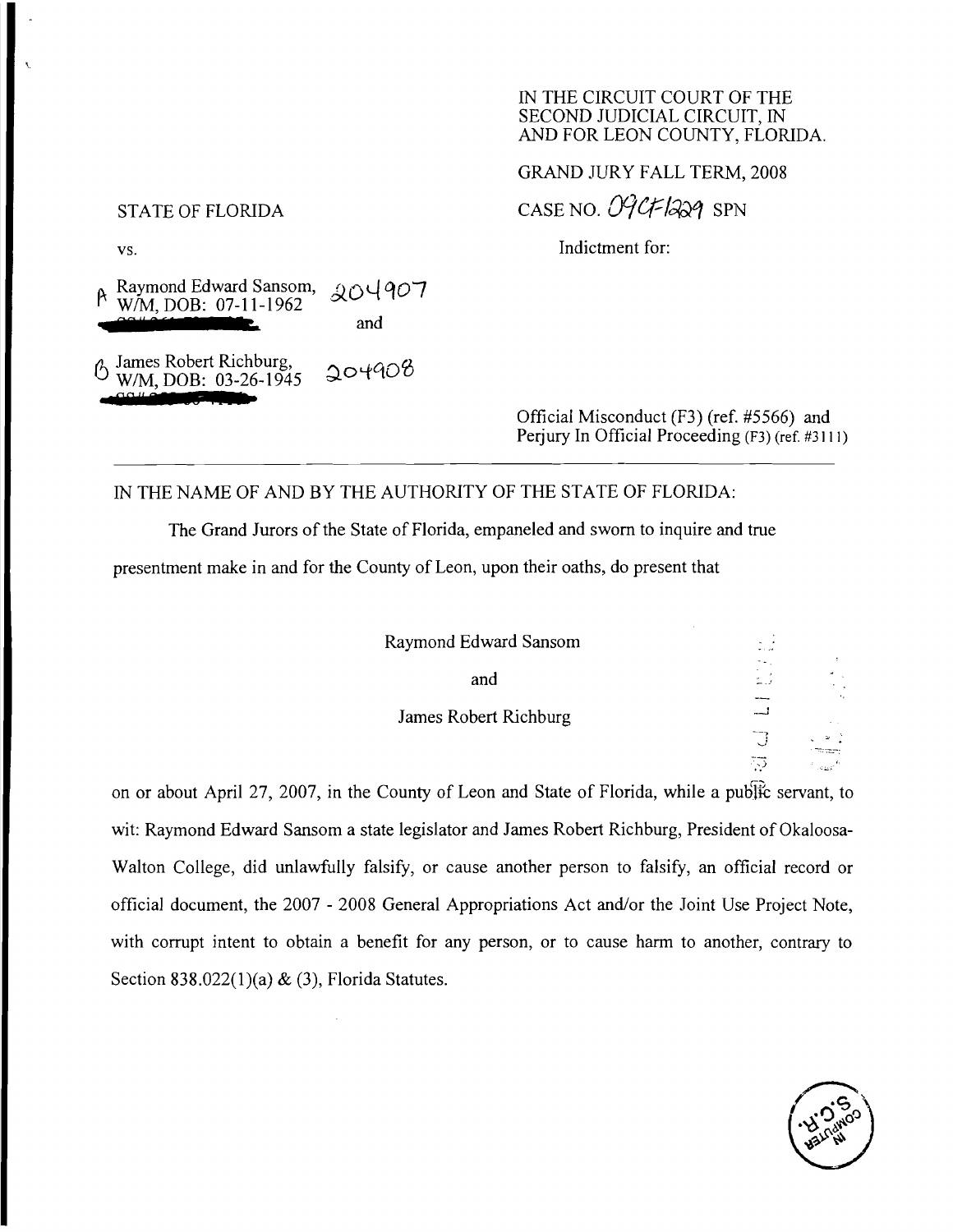COUNT II: And the Grand Jurors of the State of Florida aforesaid, further indictment makes that James Robert Richburg on April 16, 2009, in the County of Leon and State of Florida, did unlawfully make a false statement, which he did not believe to be true, under oath administered by William N. Meggs in an official proceeding, a meeting of the Fall 2008 Grand Jury, in regard to a material matter, as follows: he testified that the building that was the subject of the Grand Jury investigation was not designed as a hanger and/or there was never intention or discussion after the appropriation was made, that Jay Odom or Destin Jet would use the building, contrary to Section . 837.02, Florida Statutes.

And contrary to the form of the Statute in such case made and provided and against the peace and dignity of the State of Florida

71 They

STATE ATTORNEY, SECOND JUDICIAL CIRCUIT OF FLORIDA, IN AND FOR LEON COUNTY; PROSECUTING FOR SAID STATE.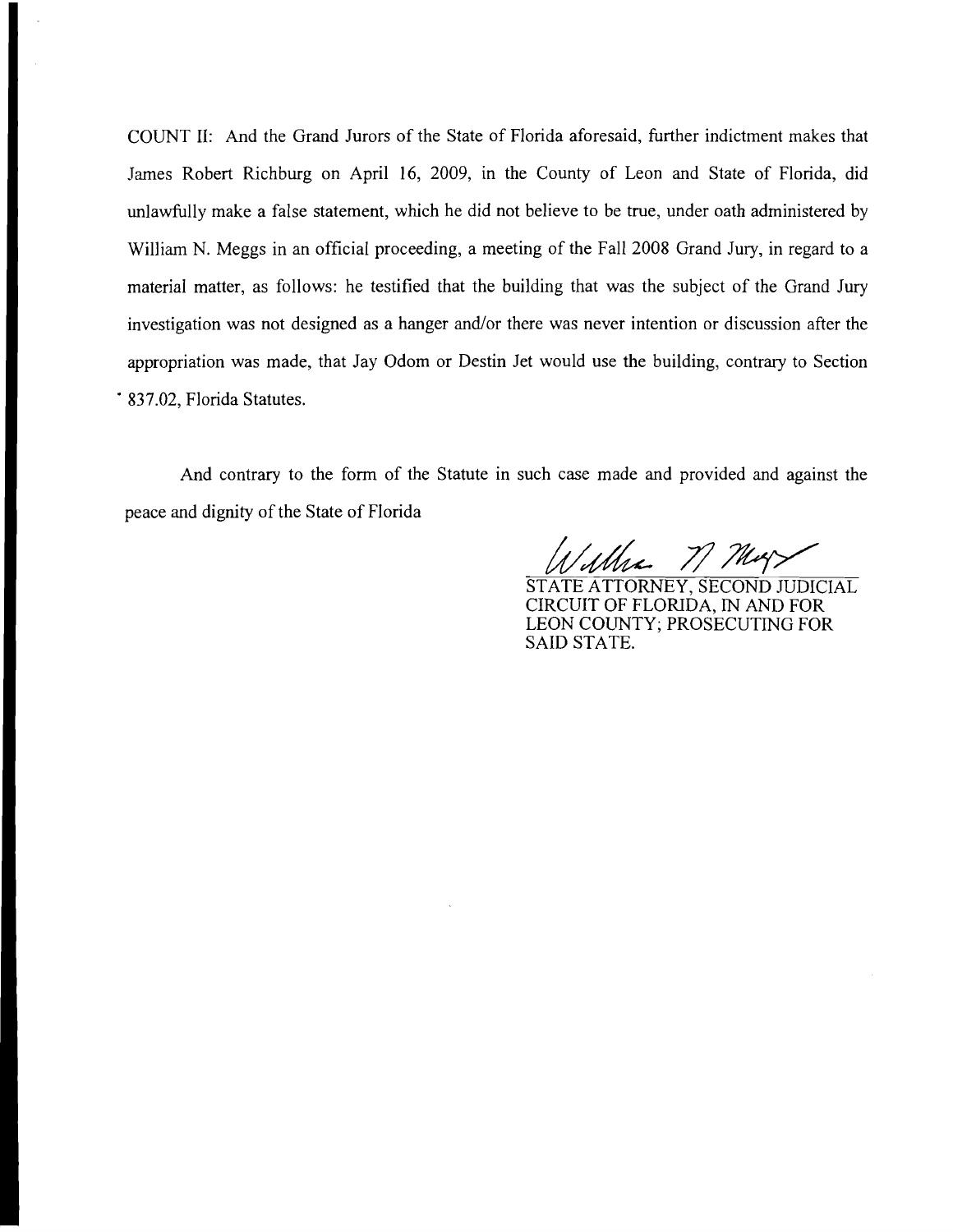IN THE CIRCUIT COURT OF THE SECOND JUDICIAL CIRCUIT, IN AND FOR LEON COUNTY, FLORIDA.

GRAND JURY, FALL TERM 2008

3 ;" INf{E: Legislative, NorthWest Florida State College and Destin Jet Investigation

## **PRESENTMENT**

YOUR GRAND JURORS have considered an issue regarding two appropriations to the NorthWest Florida State College (NWFSC), formerly Okaloosa-Walton College, a violation of the Sunshine Laws of Florida, the appropriateness of an employment contract for the Speaker of the House of Representatives, and contributions by an Okaloosa County developer to Speaker Designee Ray Sansom and to the Republican Party of Florida. Your Grand Jurors have for several sessions considered evidence on the above issues and have taken testimony of witnesses from The Legislature, NWFSC, Okaloosa County Emergency Management Services, Okaloosa County Emergency Operation Center, Division of Elections, Department of Education, and Florida State University Center Club, and have examined numerous documents and emails of parties involved in the above issues.

Your Grand Jurors find as follows:

Okaloosa County is the owner of an airport located very near the Gulf of Mexico at Destin, Florida. This airport primarily serves private aircraft belonging to individuals who have property located in the highly desirable Destin-Fort

 $\tilde{\tilde{\Theta}}$  $\vec{\Sigma}^{\prime}$ ودائحها  $\sum_{i=1}^{n}$ Č.

 $\sigma$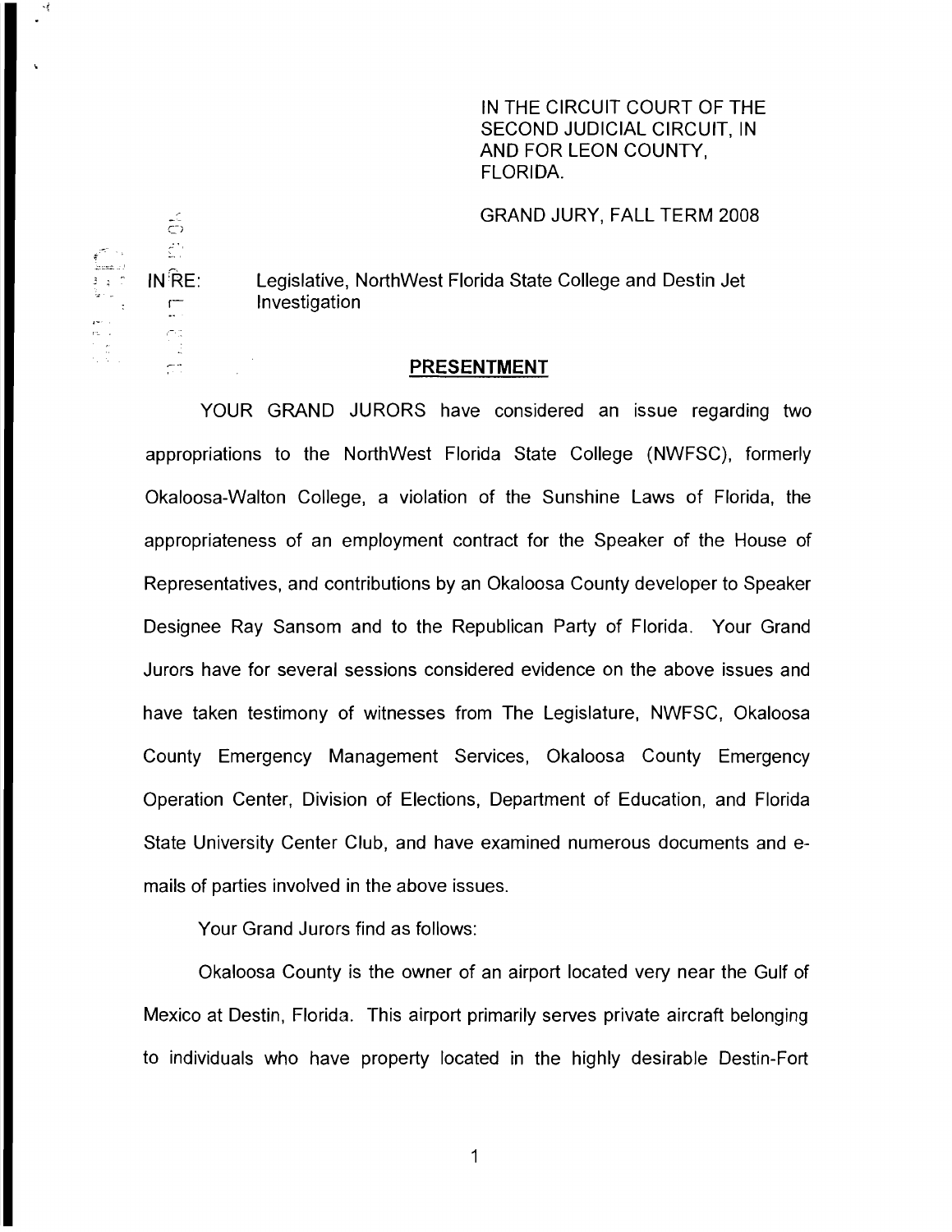Walton Beach tourist venue. There are many vacation homes and condominiums located in the Destin area. Destin Airport is on a peninsula and is very close to sea level.

During 2004 local developer Jay Odom approached airport officials, Okaloosa County officials and City of Destin officials about the construction of a fix based operation (FBO) at the Destin Airport for his business, Destin Jet. Odom had negotiated a lease with the county for seven acres and constructed aircraft storage hangers adjacent to the runway. At a 2006 meeting, Odom sought support for his fixed base operation (FBO) (hanger) where aircraft repair, maintenance and fueling would take place, to also serve as an emergency operations center. He further attempted to obtain State funding through the City of Destin for his FBO which would serve as a staging area in the event of a category 5 hurricane. Odom agreed to remove his aircraft from the FBO in the event of an approaching hurricane. Funding was not approved by The Legislature.

In 2007, Odom met once again with Okaloosa County officials in an attempt to obtain funding for his FBO (hanger) on the seven acre site at the Destin Airport. During a meeting at the Ramada Inn in Okaloosa County it was proposed that the FBO (hanger) would share space for the Emergency Operation Center (the "EOC"). Odom marketed the idea that his planes would leave during a hurricane and that the county could then use the hanger space for fire trucks, emergency vehicles and utility vehicles during and after a hurricane. In the 2007 meeting, the NWFSC was not involved in any respect.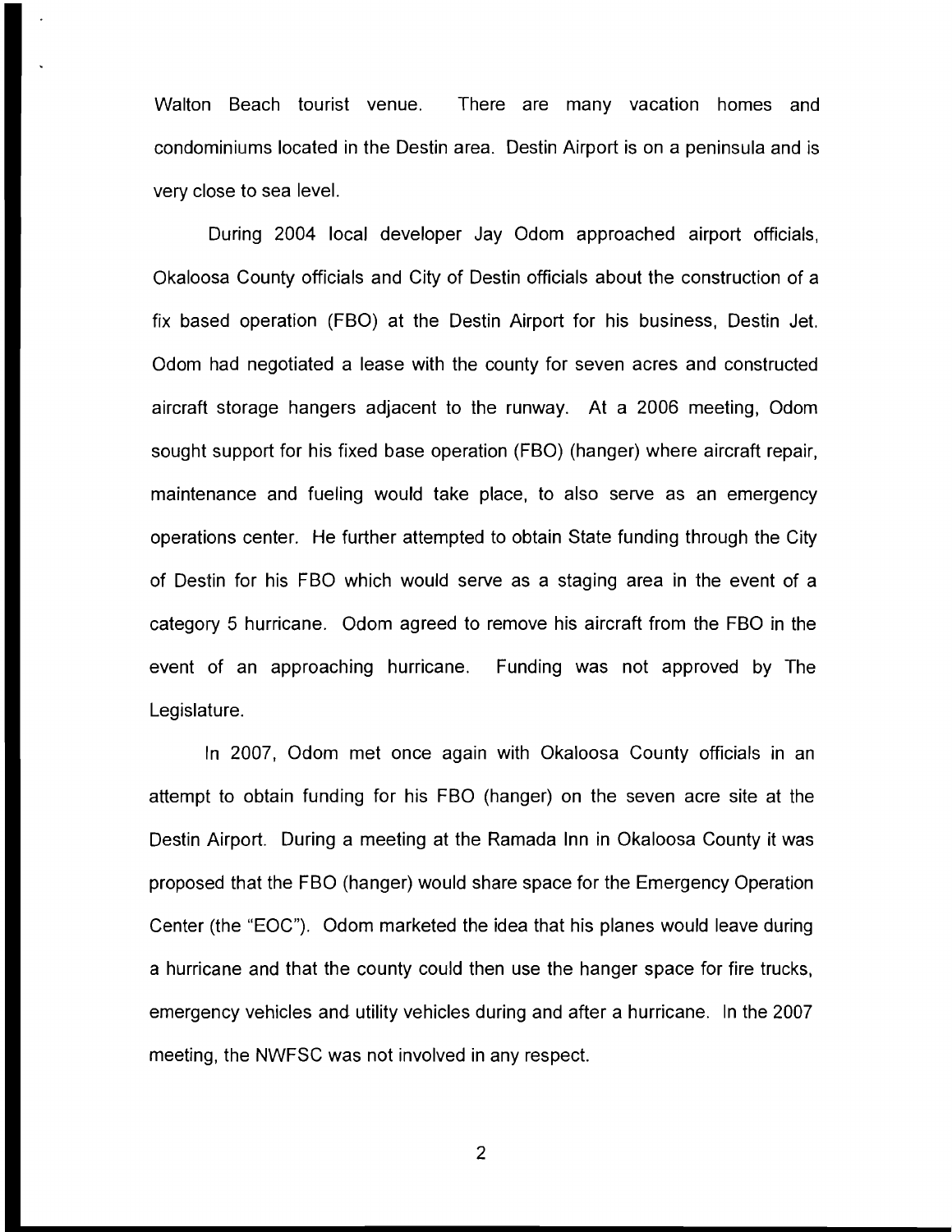The Okaloosa County Public Safety Department officials had no interest in the proposal as they were engaged in the planning and construction of an Emergency Operation Center in Niceville, which is above the flood surge zone and is centrally located in Okaloosa County. Destin Jet's proposal and plans being offered was for a hanger with office space.

In the 2007 Legislative session an appropriation was made giving \$6,000,000 to the NWFSC through the Public Education Capital Outlay (PECO) funds for a building to be built on property at the Destin Airport. A meeting between officials of NWFSC and Okaloosa Emergency Management was subsequently held on the Niceville campus at NWFSC.

During 2007 and 2008 airport officials learned about the appropriation to NWFSC and the requirement by The Legislature that the college facility would be built at the Destin Airport. The college was to use a development order previously prepared by Destin Jet. The Destin Airport is located fifteen miles away from the NWFSC campus in Niceville. Airport officials met with NWFSC President Bob Richburg and Vice-President Gary Yancy. During this meeting the NWFSC officials discussed how the building would be used. The college would have classroom space and the college could sub-lease the storage area to Destin Jet. The building essentially has the same design as Destin Jet's 2004 design, and is still an aircraft hanger. The second floor drawing now includes classrooms as opposed to office space and the first floor is now called a staging area.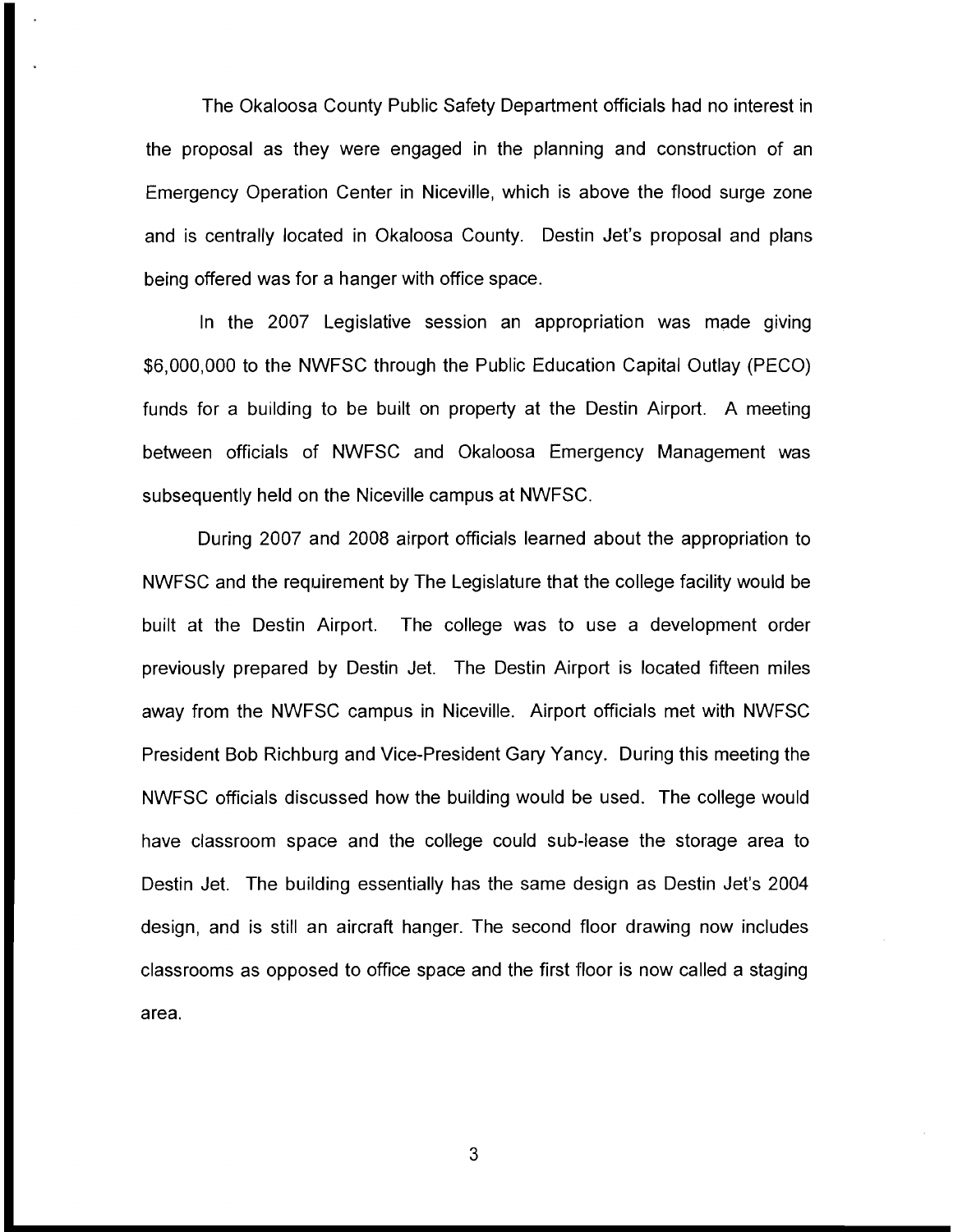Airport officials were concerned that the college building at the Destin Airport could jeopardize Federal funding. The Federal Aviation Administration mandates facilities located at an approved airport to have some relation to aviation. NWFSC does not have an aviation component in its curriculum. Discussions were held that during non-storm times the facility would be used by the NWFSC and Destin Jet, and in the event of a hurricane or other natural disaster Public Safety officials could use the hanger for staging of emergency vehicles and construction vehicles.

The normal process for construction and planning of a State Education facility is through the Department of Education. A survey is then conducted and priorities are assigned. The vice-president of NWFSC responsible for construction of structures, Dr. Yancy, was not aware of the hanger project until he learned that The Legislature had appropriated funds for it. Dr. Yancy learned of this appropriation from President Richburg. The project was to be constructed at the Destin Airport according to a development order previously obtained by Jay Odom for Destin Jet. An architect was hired by the NWFSC to draw the plans. Basically office space on one side of the building was renamed classroom space and the aircraft hanger was renamed a staging area. Your Grand Jurors find that it is still an aircraft hanger as designed by Jay Odom for his Destin Jet FBO. College officials even discussed a sublease back to Destin Jet of the storage area with an understanding that Destin Jet would move all of its aircraft out of the facility in the event of a hurricane. Meetings and communications between college officials, Jay Odom and EMS officials for Okaloosa County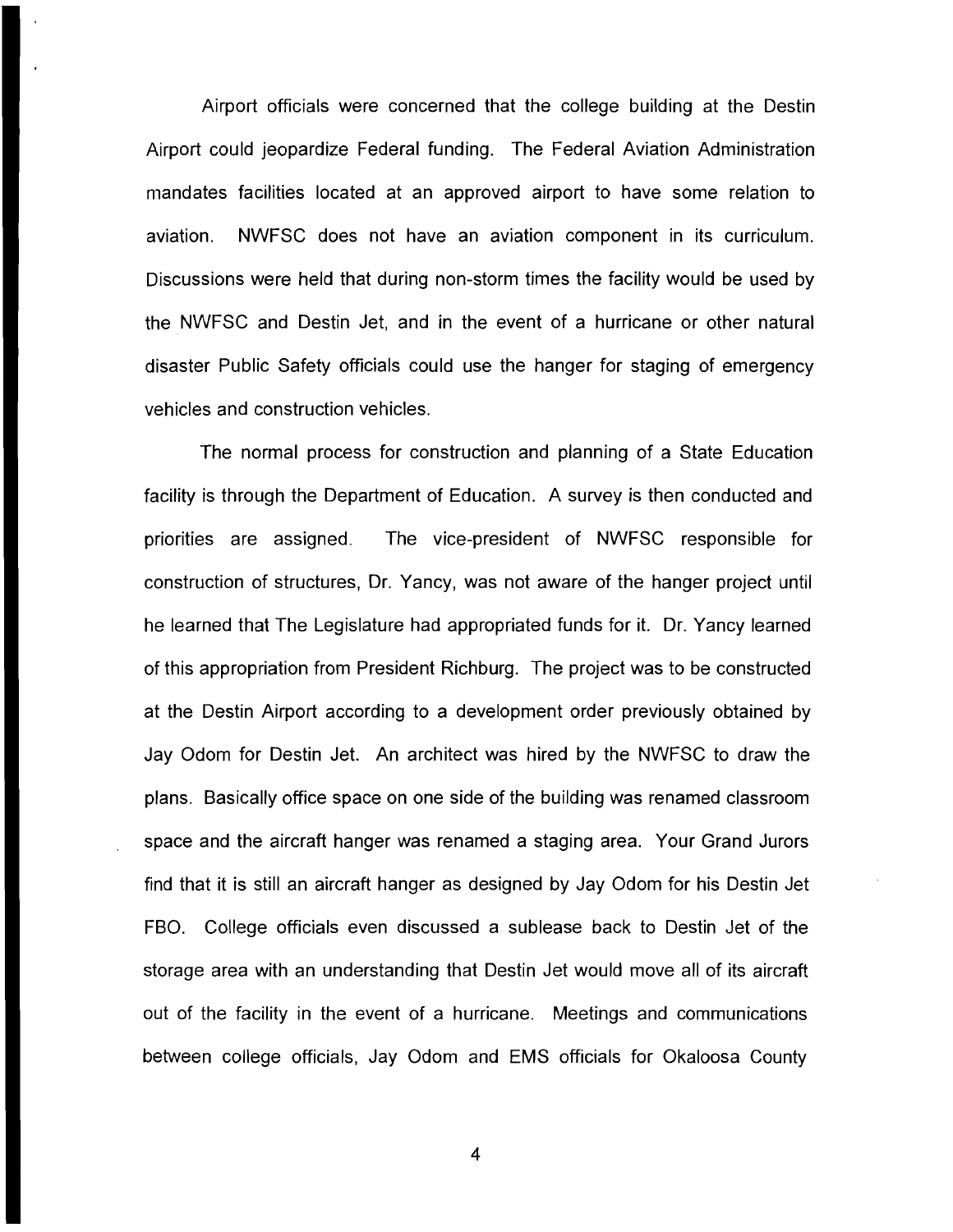continued thru October 2007, some 6 months after the appropriation was made. These discussion included, among other things, negotiation of the terms of the sublease to the college and the idea that the college could sub-lease the hanger area back to Destin Jet in order to serve as an aeronautical purpose. Jerry Sealy advised the FAA that Destin Jet would use the storage area of the facility as part of its FBO. During the planning process following the appropriation of funds, there were discussions held by the vice-president of development about expanding the classrooms and reducing the staging area, but that was prohibited by the lack of parking at the facility.

Your Grand Jurors have determined that the funding for this hanger can be attributed directly and solely to Speaker Designate Ray Sansom. No member of The Legislature ever saw this appropriation until it was inserted into the appropriation bill during conference between the Appropriation Chair Ray Sansom and his senate counterpart Senator Lisa Carlton. The hanger project for a community college was the sole work of Ray Sansom, Jay Odom and Bob Richburg.

Your Grand Jurors considered the motive for building a hanger classroom fifteen miles from campus, the only college owned building on leased land and at an airport.

Additionally, why would the Okaloosa-Walton College lease its storage/staging area to Destin Jet owned by Jay Odom. We found that Jay Odom and numerous corporations owned or under his control contributed \$22,600 directly to the reelection campaign of Representative Ray Sansom.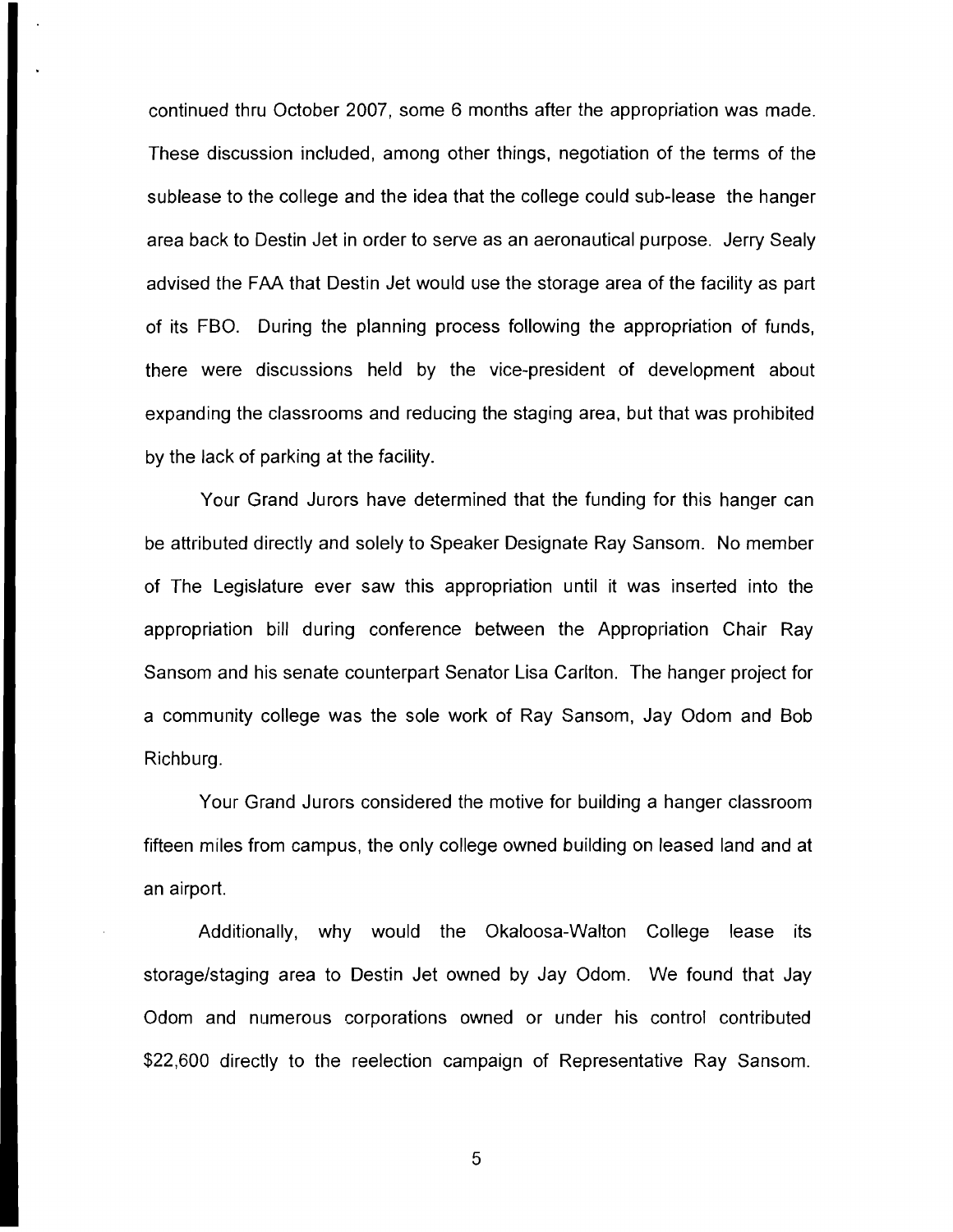Further, that Jay Odom and his corporations have contributed \$894,363.19 to the Republican Party of which the Speaker of the House is a major beneficiary. Further, that an additional \$100,000 was contributed to the Leadership for Florida's Future Fund which Representative Sansom is one of three people who control its distributions. While direct evidence was not developed that Jay Odom would acquire an aircraft hanger in exchange for his generous campaign contributions there is a strong inference of impropriety.

Further, Your Grand Jurors learned that Representative Sansom received a part-time vice-president position at NWFSC at or about the same time he took office as Speaker of the House. This was an unadvertised position and no other candidates were considered. This part-time position to Representative Sansom paid an annual salary of \$110,000.

Additionally, the NWFSC sought funding through the Department of Education for building improvements to the Student Services Building on the Niceville campus. The Public Education Capital Outlay (PECO) funds were processed through the appropriate channels and \$1,000,000 was approved for the 2007 budget process. After an amended request by Okaloosa-Walton College for additional funds, the Department of Education recommended funding that would total \$6,000,000 over a three year period. Without any input by the Department of Education, Speaker Designee Ray Sansom during conference with Lisa Carlton, Senate Appropriations Chairperson, increased this funding to \$25,500,000 in a single year.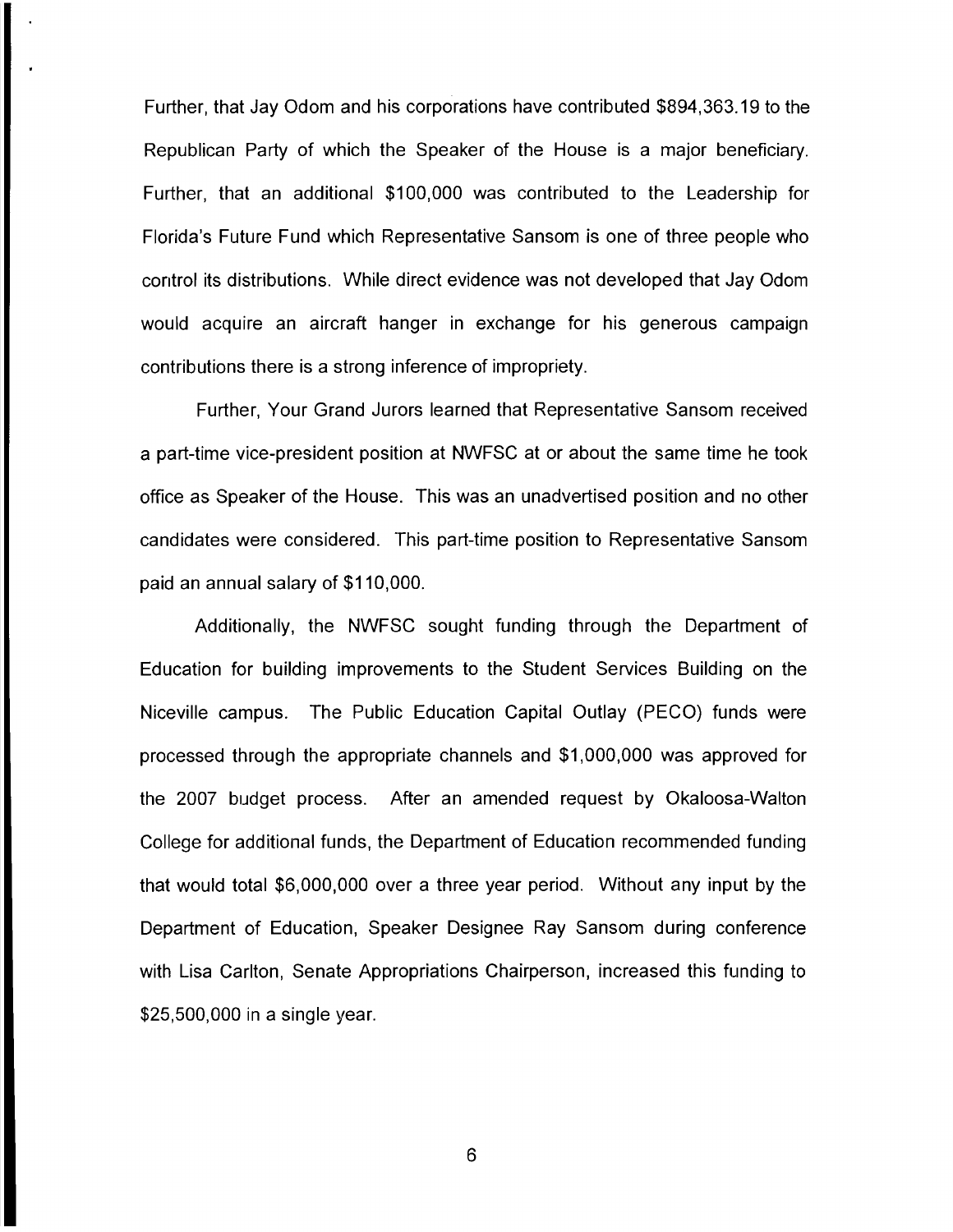Regarding the potential violation of the Florida Sunshine Law, Your Grand Jurors received testimony regarding a private meeting that was scheduled after NWFSC received the funding to build an aircraft hanger at an off campus site. College President Richburg had advertised a public meeting in the Okaloosa newspaper for a meeting to be held at the Florida State University Center Club meeting room in Tallahassee, well over one-hundred forty miles away. The meeting, in part, was to thank the College's Board of Trustees for taking responsibility for the Destin Project, an aircraft hanger. Representative Sansom attended the meeting and he gave no instruction to post signs advertising the location of the meeting. Staff at the University Center Club were also directed that this was be to be a private meeting attended only by Representative Sansom and ten guests. Your Grand Jurors find that the spirit of the Sunshine Law was clearly violated by both President Richburg and Representative Sansom.

Further, Your Grand Jurors find that the appropriation process that gives unbridled discretion to the President of the Senate, Speaker of the House of Representatives and Appropriation Chairman needs to be changed. This State should be guided in openness and transparency. The procedure currently in place requires that our elected Legislators vote on a final budget that they have no knowledge about because it is finalized in a meeting between only two legislators. This process allows taxpayer money to be budgeted for special purposes by those few legislators who happen to be in a position of power.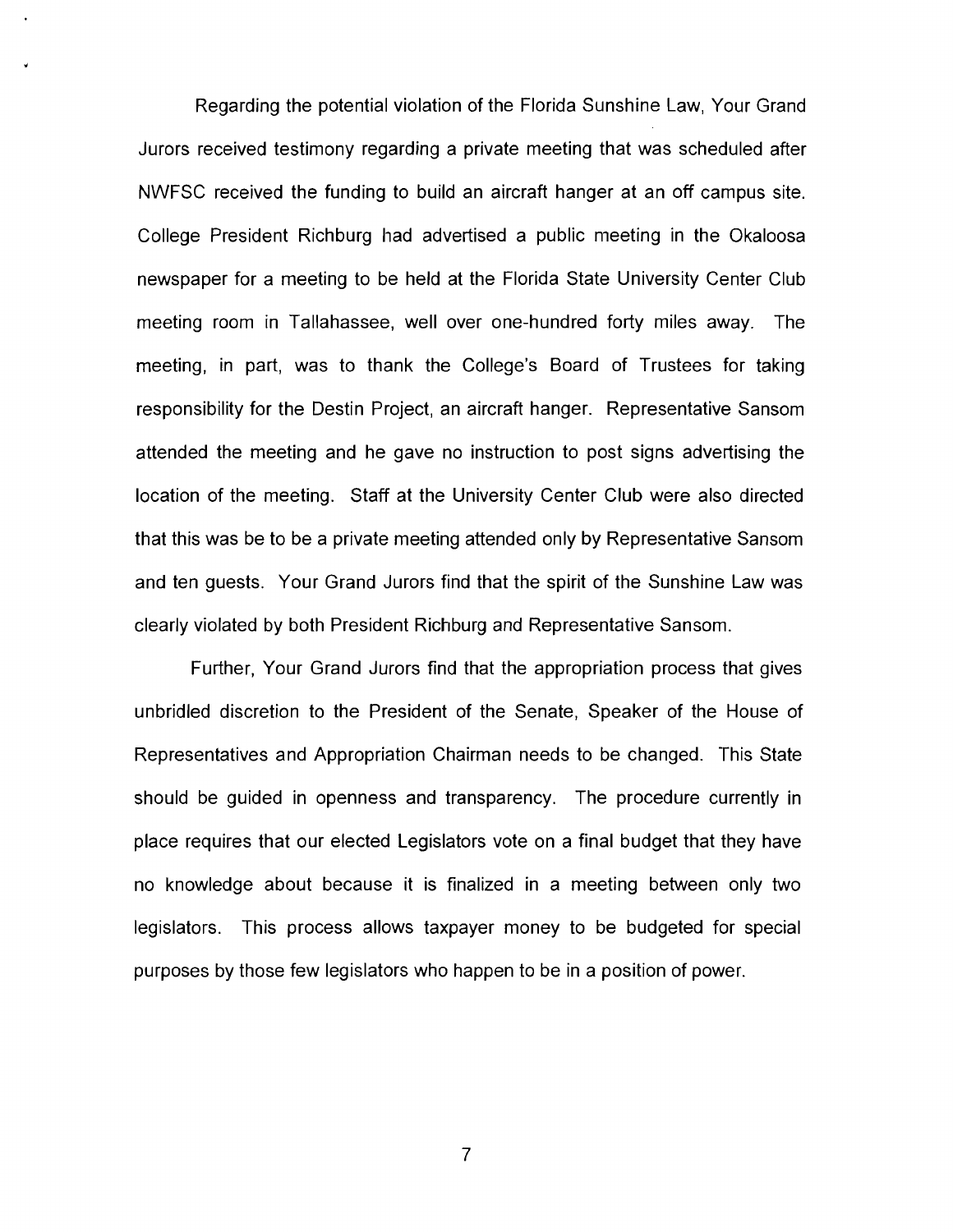### **CONCLUSION**

THEREFORE, we believe that Speaker Designate Ray Sansom, because of his friendship and political contributions, violated the trust that the citizens of Florida should expect from its elected representatives. Jay Odom has been attempting since 2004 to develop an FBO at the Destin Airport. Jay Odom's efforts to obtain State funding via the City of Destin for a FBO/EOC at the Destin Airport failed. Emergency Management officials from the County and the former airport director all agreed that the Destin Airport was not an appropriate site for an EOC due to flood problems and because Okaloosa County Emergency Management authorities had already obtained funding for and are building an EOC on a centrally located site on the Niceville Campus of NWFSC. When Jay Odom's efforts to obtain state funding for his planned FBO at the Destin Airport failed, Speaker Designate Ray Sansom used the power of his position to accomplish what Mr. Odom was unable to do for nearly three years. Your Grand Jurors believe that the NWFSC had every intention of then sub-leasing back to Destin Jet the hanger portion of the building funded by Speaker Sansom. But for the discovery of this appropriation by a state-wide newspaper reporter, this appropriation would have gone unnoticed and Jay Odom's planned FBO would have been successfully funded by taxpayer dollars.

Further, the ability of an individual or corporation to contribute large sums of money to political action committees or major political parties needs to be addressed by The Legislature. The present system has the potential to breed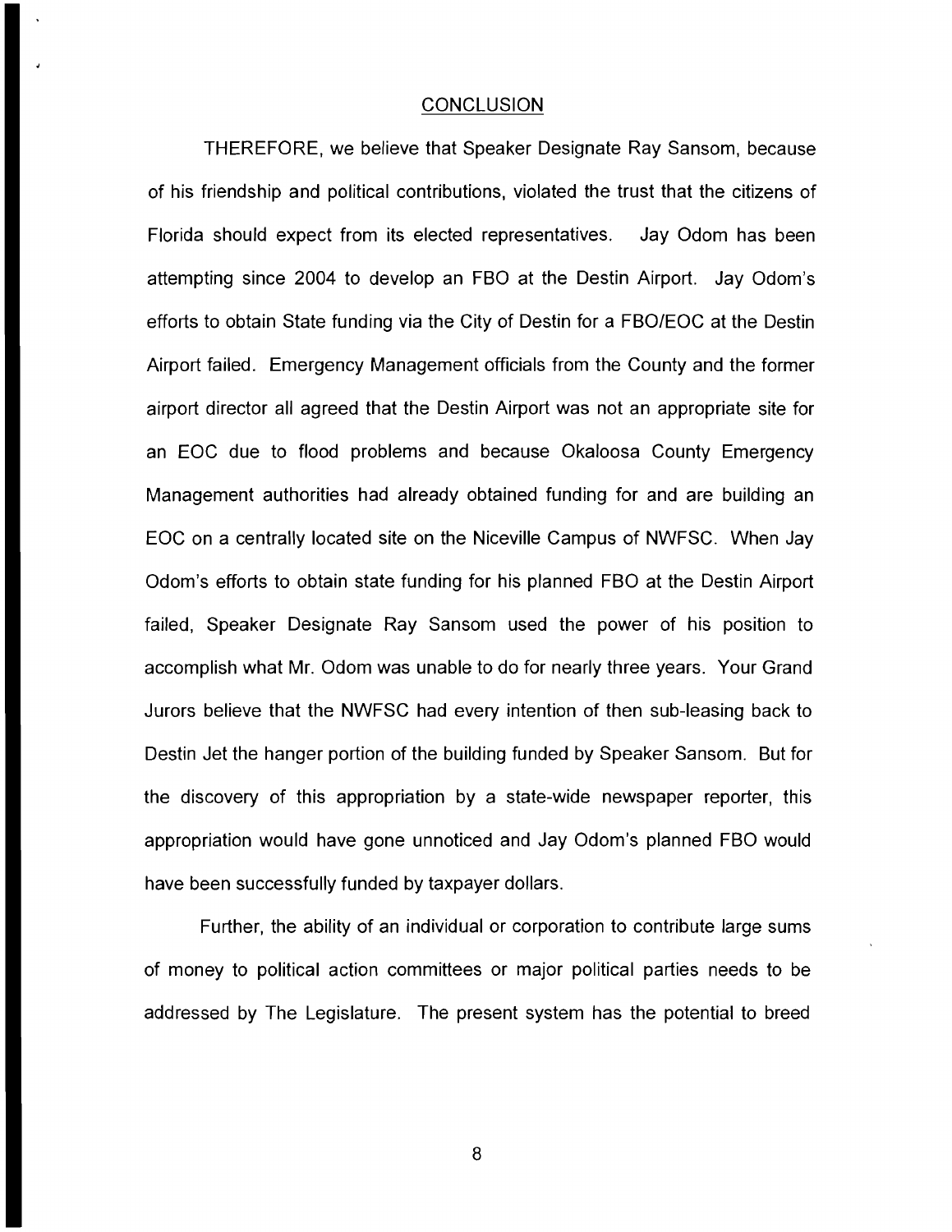corruption and create an unfair advantage for those who have money to leverage influence on The Legislature.

Your Grand Jurors heard testimony that appropriations such as the subject of this Presentment are common and routine. We even heard that this \$6,000,000 dollars was likened to a gnat hitting a windshield. It is small wonder, with this attitude, that Florida is broke financially. The Legislature needs to remember that they do not print money and that whether it is general revenue dollars, federal grants, matching funds or PECO dollars, it is all taxpayer money and it needs to be spent wisely.

In the instant case, a new college NWFSC, formerly Okaloosa-Walton Community College, received \$6,000,000 that it had not requested and that did not go through any of the checks and balances that our State has in place. The \$6,000,000 was to build a building at the Destin Airport. Officials can call the building whatever they desire, but the plans paid for by taxpayer dollars is an aircraft hanger. The number of people who can use the building is limited to less than fifty people because of limited parking and common sense would dictate that you do not build a classroom in a building just a few feet from where jet airplanes land and take off because of noise issues.

Further, far too much power is given to The Legislative Leadership on these budget issues which led to this appropriation that was voted on basically hidden in a huge budget. Regular members had no idea that they voted to build an aircraft hanger for a college that owned no aircraft and funded a building on land that the State does not own.